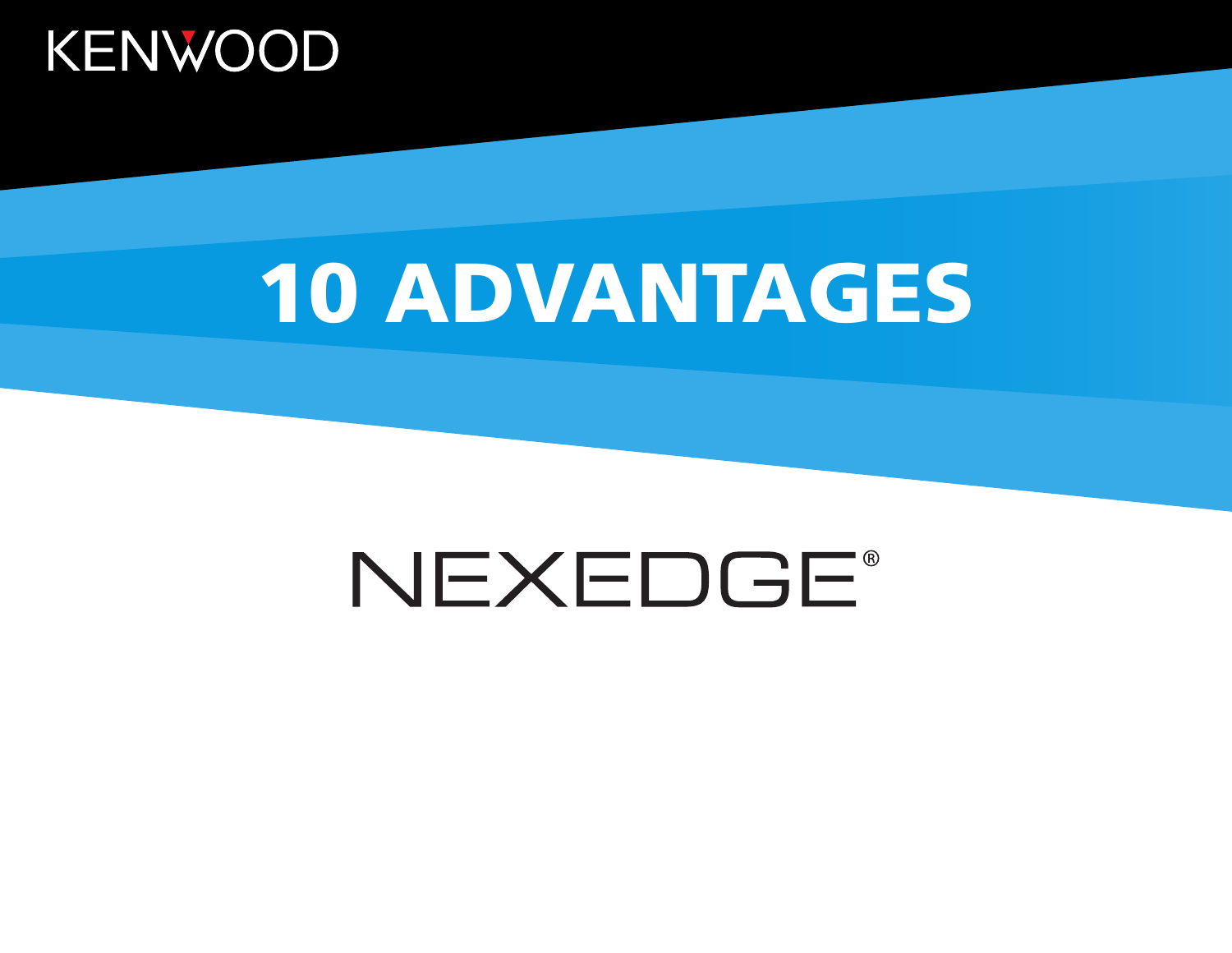#### IMPRESSIVE VERSATILITY

#### NEXEDGE offers:

- Conventional
- Voting
- Multi-Site Conventional
- 
- $\blacktriangleright$  Multi-Site Conventional with Voting
- Type C Gen1 Type C Gen2
- **Simulcast**

1

A NX-5000 Series NEXEDGE radio can simultaneously support two digital protocols plus analog, such as FM/NXDN/ P25, for a seamless interface with local first responders using P25, achieving true interoperability. The NEXEDGE multi-deck configuration enables EMS teams, Battalion Chiefs and others to access multiple networks and bands, including tri-band operation, with minimal equipment.

NEXEDGE was first to market with on-the-fly configuration of work groups for rapid collaboration with secure voice or text communications and it is the only digital to offer Over the Air alias. Broadcast Group Call is a one way voice feature that allows a designated individual to call either a specific Group or all subscriber units for vital information such as emergency evacuation instructions. Associated Group ID allows a user to register and monitor more than one talk group even though no other users on the talk group are registered at that site.

NEXEDGE radios are engineered with unequalled audio quality and built to meet the highest military specifications for durability and reliability for use in the most rugged work environments, which is why so many Class 1 railroads and other critical infrastructure organizations rely on NEXEDGE.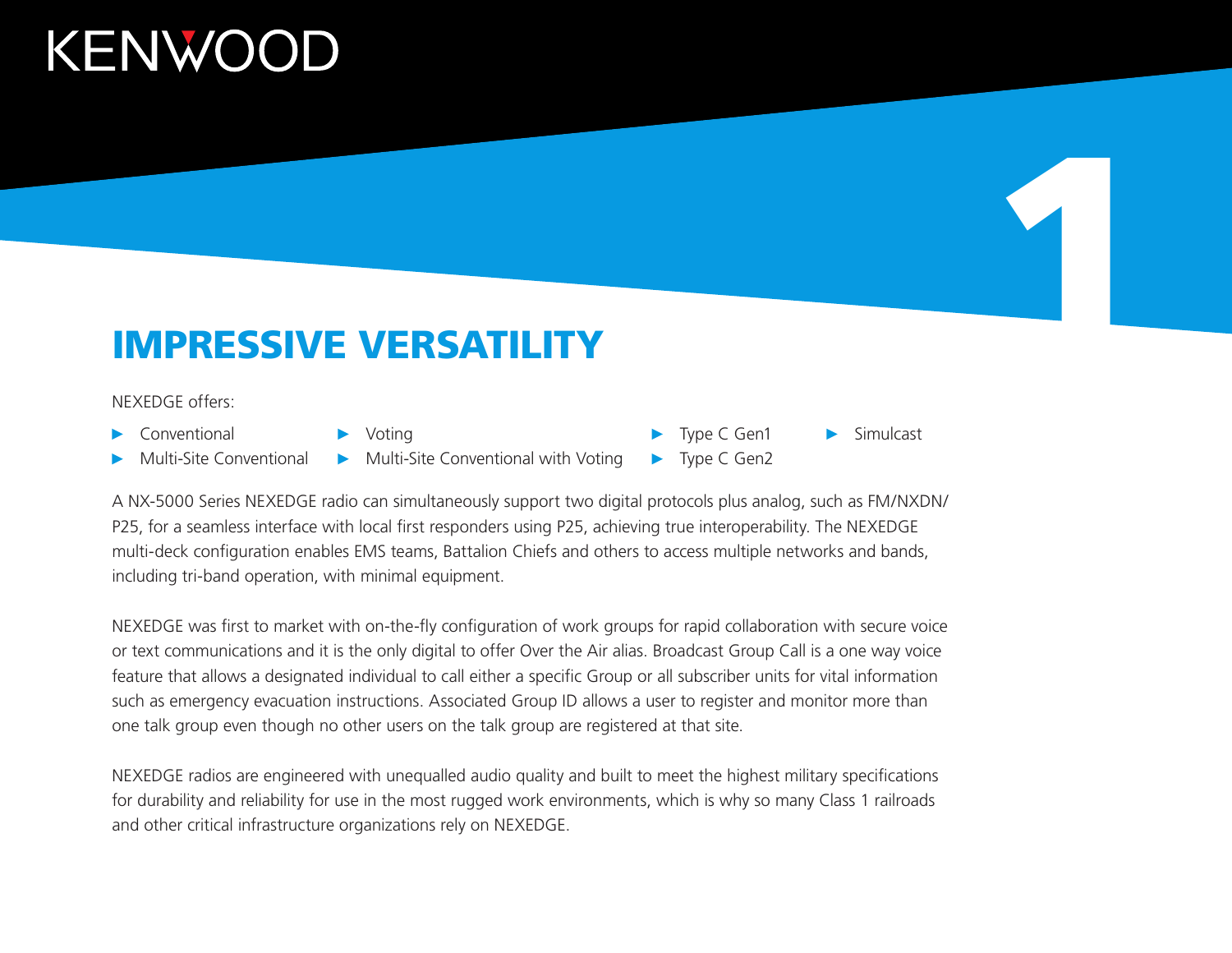#### ROBUST INFRASTRUCTURE

NEXEDGE Gen2 is built on a server-based architecture, designed to accommodate the need for expanded capacity.

The System Controller Server is at the heart of the Gen2 infrastructure and acts as the media server for connected sites. Controllers are stackable devices that can support up to 1,152 sites and 24 System Codes, linking multiple sites and channels for higher reliability and lower cost.

Gen2 provides more sites, centralized configuration and enhanced management capabilities, while using existing network monitoring applications and seamless roaming. SMR operators can update and expand their systems without any service disruption.

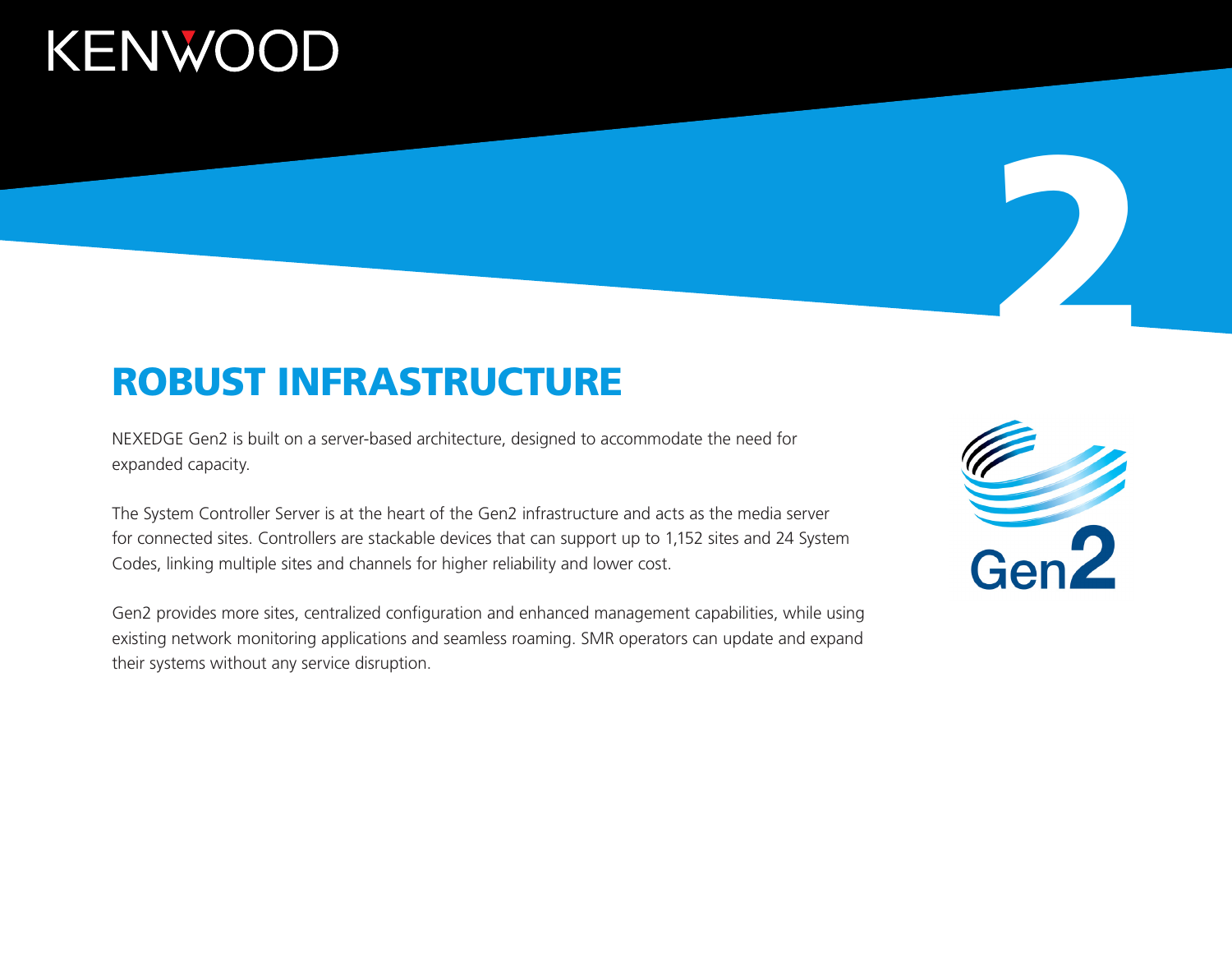#### SMART SCALABILITY

As a starter investment, customers can buy one or more NXR repeaters and NX subscriber units and immediately begin realizing the benefits of NEXEDGE digital features. Inherent scalability means customers can adjust to changes in coverage or user need without making significant changes in the existing system infrastructure.

3

NEXEDGE is an IP-based system with robust, web-based management tools that users can activate from anywhere they have network access. Rather than relying on pre-programmed time stamps, Gen2 systems dynamically manage GPS updates, showing where units are registered at all times, updating more than 500 units a minute.

NEXEDGE provides SNMP reporting, important for alarms and status messaging on system component status, preventing downtime and enabling proactive program maintenance.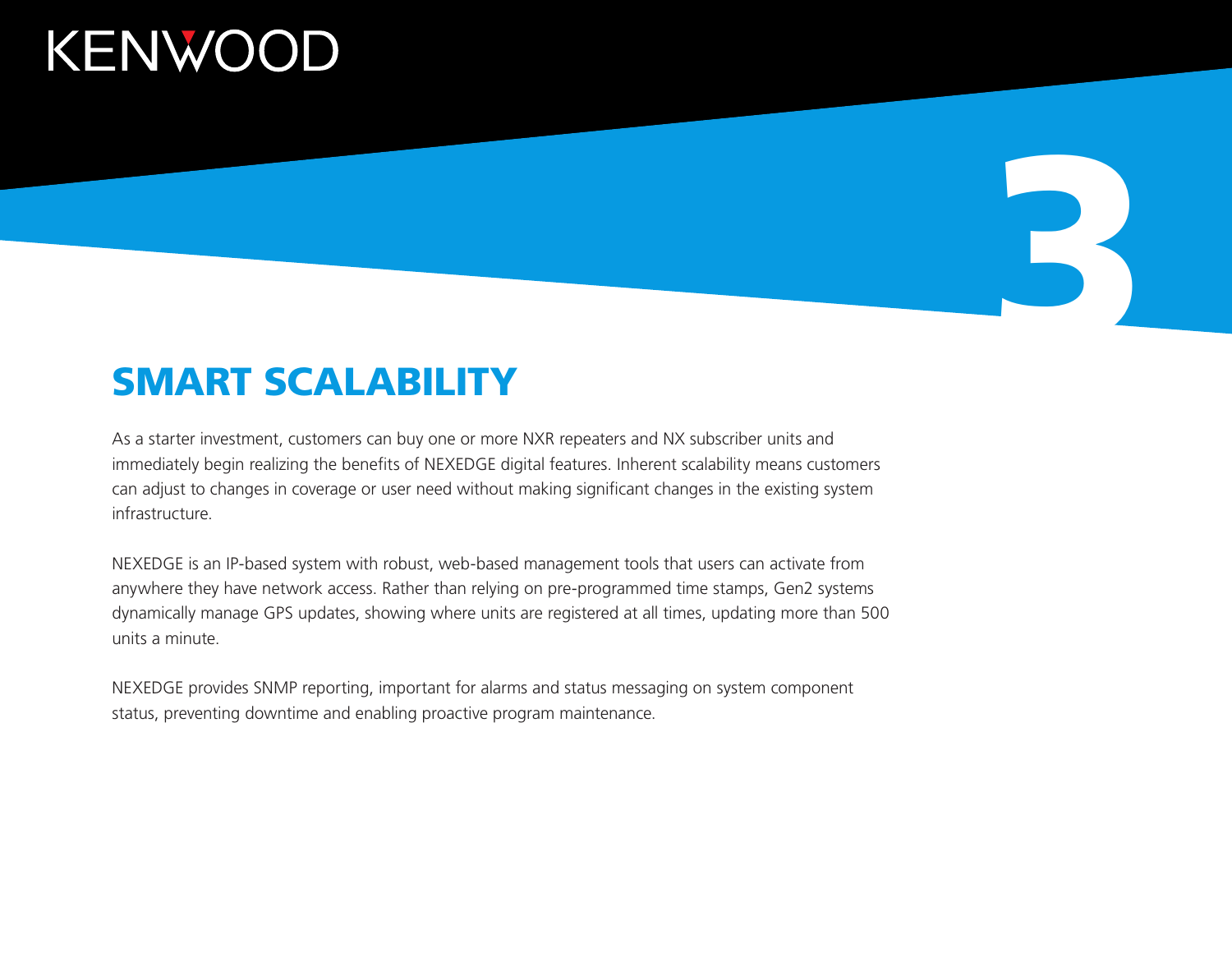#### SPECTRUM EFFICIENCY

The NXDN air interface fits into both 12.5 kHz and 6.25 kHz bandwidth channel operations, enabling frequency stability that exceeds regulatory and emissions mask requirements in all bands.

Very narrow 6.25 kHz bandwidth mode offers a high carrier-to-noise ratio (CNR) so radios can communicate over greater distances.

4

The ability to operate at 6.25 kHz gives users extra protection from interference. Other digital protocols operating at 12.5 kHz have the potential to cause interference in a neighboring system, which is eliminated with NEXEDGE 6.25 kHz operation.

Although no date has been set for the inevitable move to 6.25 kHz very narrow band operation throughout the U.S., NEXEDGE customers are future proofed and ready for that migration.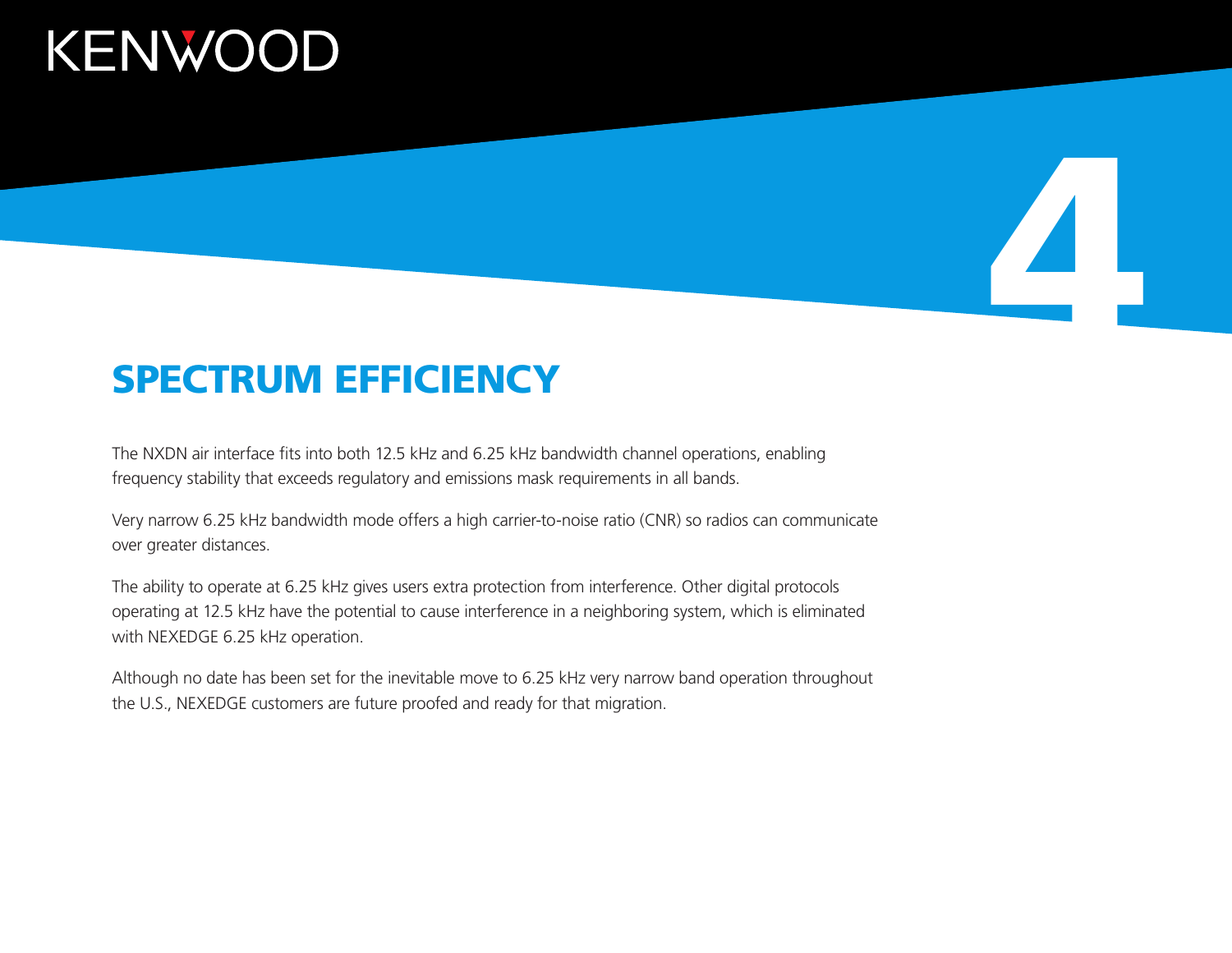#### AUDIO EXCELLENCE

KENWOOD has an unmatched reputation for research, development and manufacture of high performance audio components and systems. This renowned crisp, clear and loud audio is integrated into all KENWOOD two-way radio products.

KENWOOD subscriber programming software includes audio equalizers for reception and transmission, allowing system managers to customize audio for each individual subscriber unit.

The NX-5000 and NX-3000 are the only radios to provide Active Noise Reduction (ANR), the highestgrade noise reduction, at an attractive price. With NEXEDGE, sound clarity is uncompromised even in poor coverage and areas with loud background noise. The addition of the KENWOOD KMC-54W speaker microphone further suppresses environmental noise.

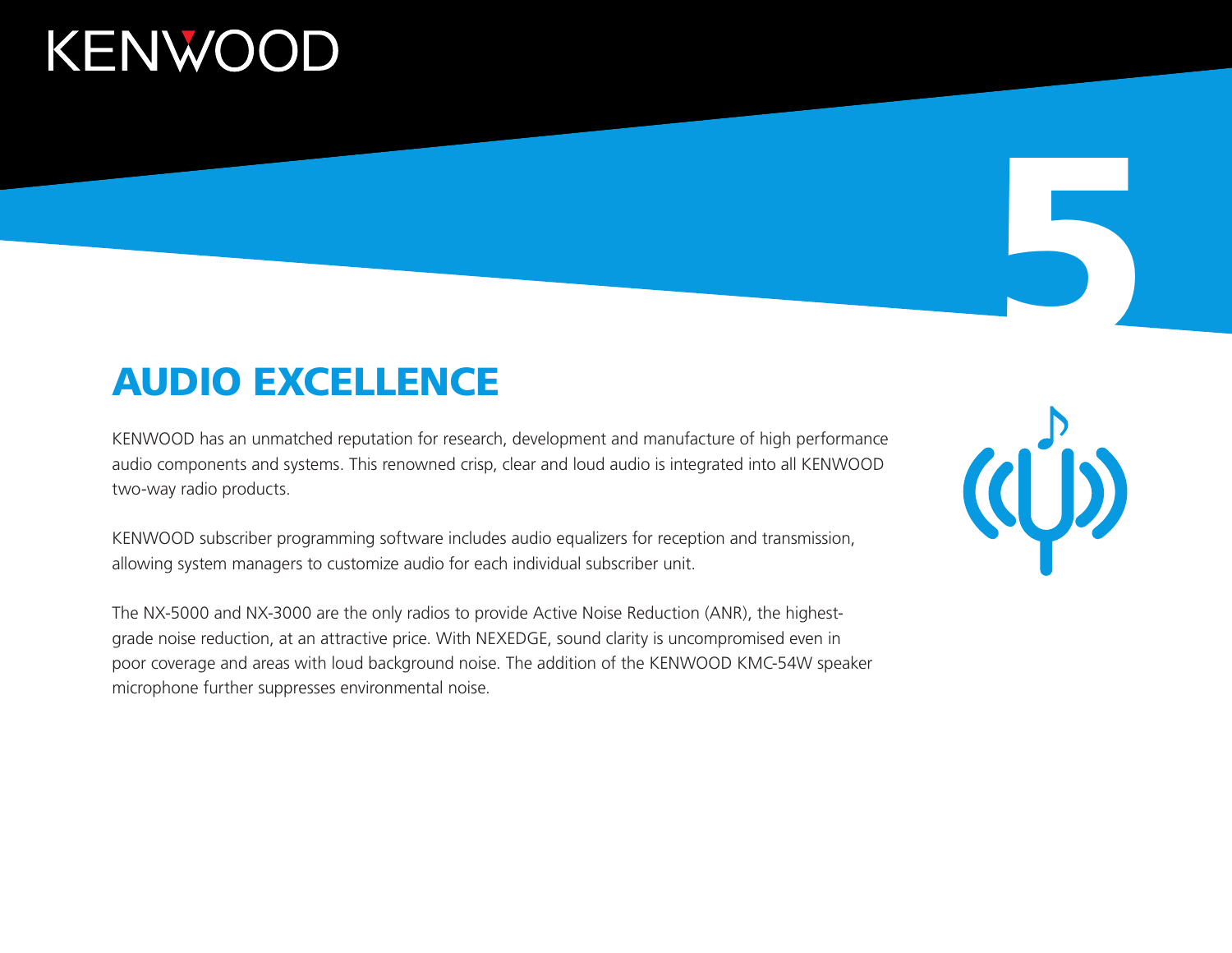#### MANUFACTURING EXPERTISE

Many radio companies outsource the manufacture of many of their products. Not true with KENWOOD branded products. Our parent company, JVCKENWOOD, manufactures products in its own strategically located factories, maintaining the highest standards in manufacturing quality, with a commitment to maximizing performance with each generation of new product.

6

KENWOOD radios are designed based on user feedback and built to ensure efficient operation and preserve radio users' safety in all work conditions.

A product manufactured in Japan has a significant brand advantage and the NEXEDGE F model radios have a further edge in bid situations when products must be manufactured in a favored nation.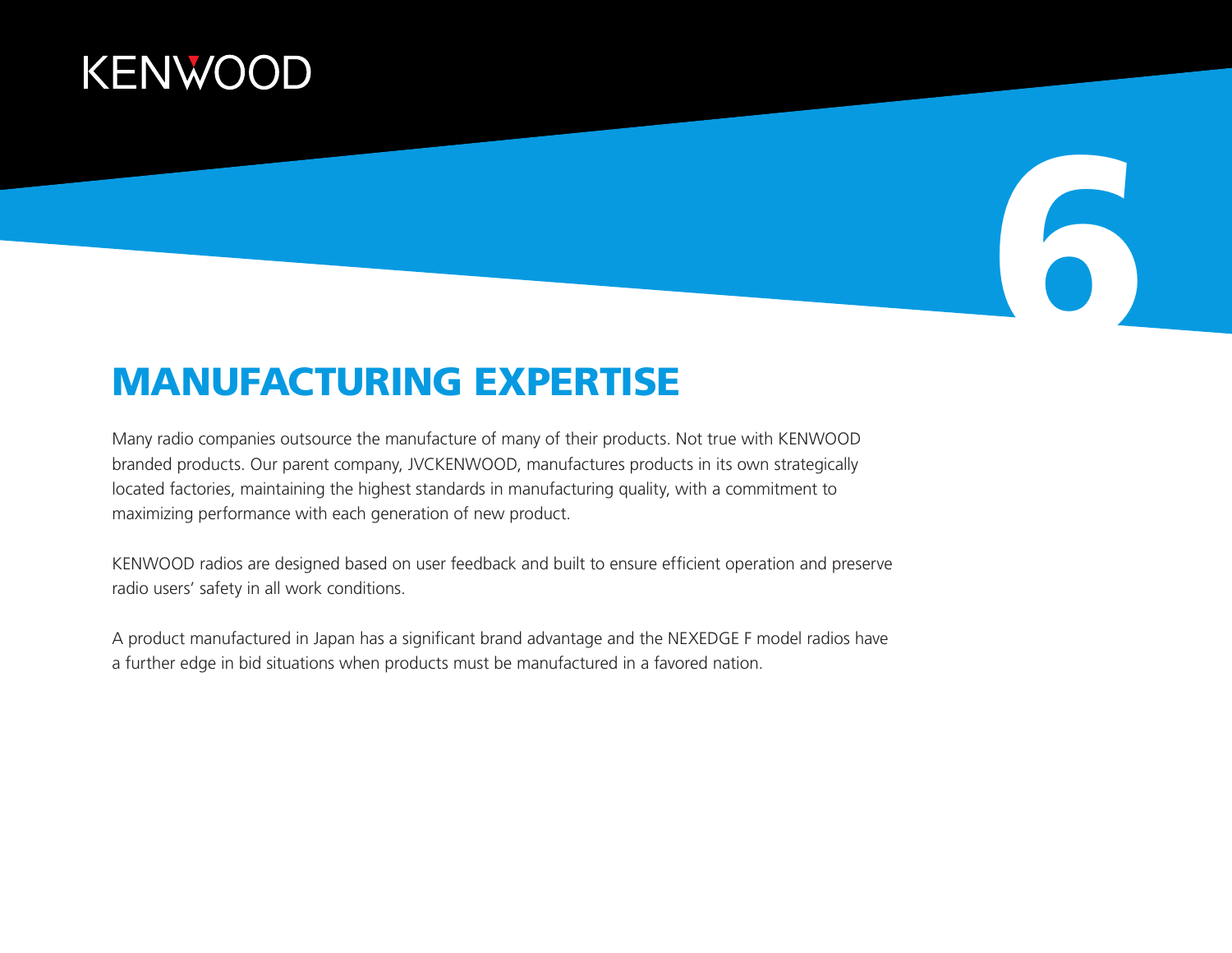#### SUPERIOR COVERAGE

The NEXEDGE Series of advanced digital radios uses the NXDN protocol. This is a widely supported open standard Common Air Interface (CAI) for mobile communications. As well as providing wider coverage, NEXEDGE delivers clear voice quality even over potentially unreliable communications channels and in the noisiest environments.

7

RF signal strength weakens with distance, which is why analog reception becomes increasingly noisy and intermittent. A digital NXDN signal is audible at a greater range than is possible with an analog signal.

The low Bit Error Rate (BER) of NXDN also improves reception even in fringe areas. Coverage is expanded by as much as 20% over FM analog, resulting in a 50% increase in the coverage area for digital 6.25 kHz. NXDN digital can recover audio from a weak signal by analyzing the transmission and filling in the missing pieces with the use of Forward Error Correction (FEC), further extending range.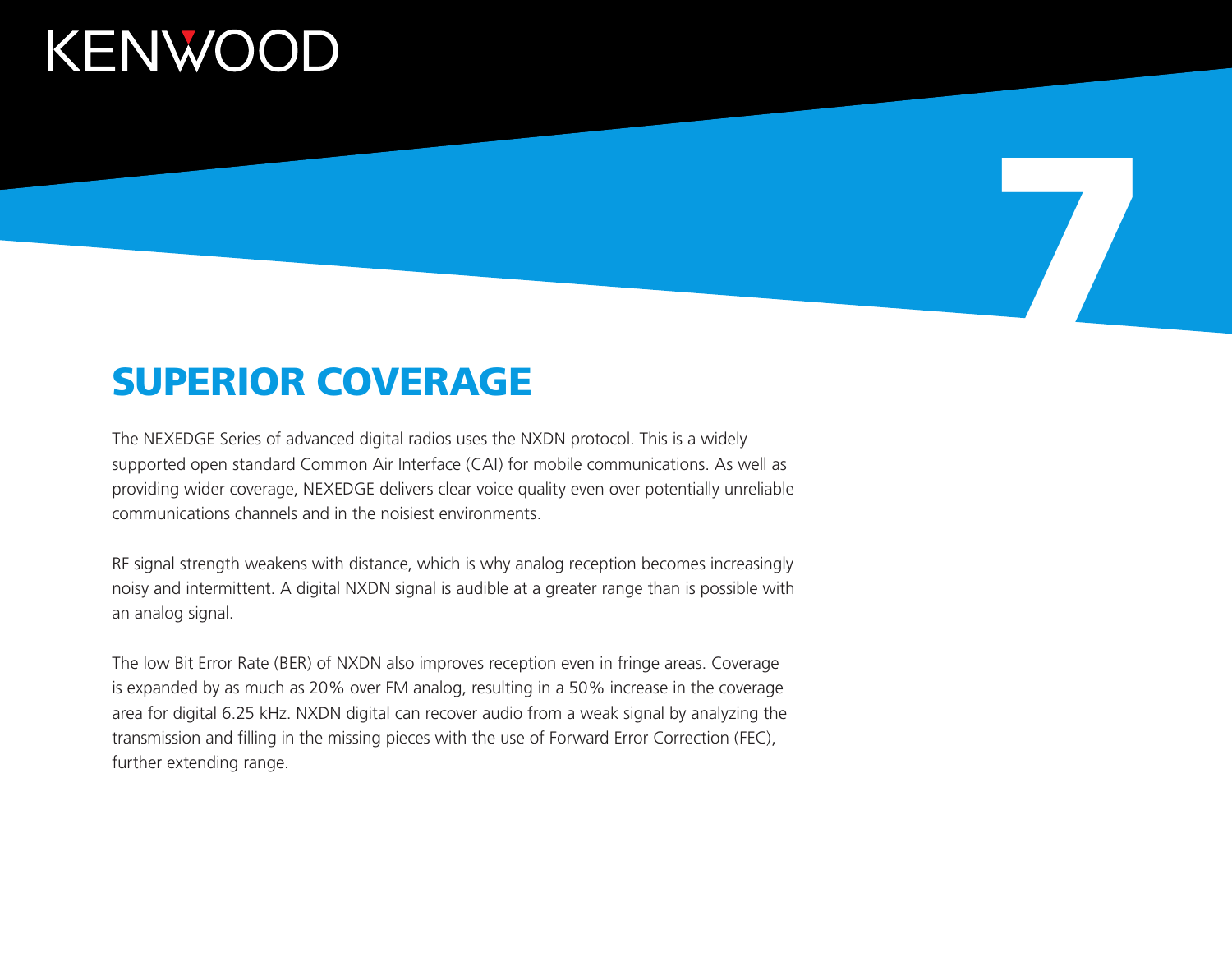#### NATIONAL FOOTPRINT

KENWOOD and its partner dealers have created one of the largest two-way radio networks in the U.S. With over 910 sites and 3,576 repeater channels, this robust network can support local, county, state-wide and regional radio communications requirements.

The NEXEDGE Bridge in the Gen1 format connects up to eight systems and, because KENWOOD dealers work cooperatively, NEXEDGE SMR operators can provide customers with true wide area coverage at a competitive price.

KENWOOD SMR dealers in this national network view themselves as cooperative allies instead of competitors. Each operator can achieve a greater market presence through that cooperation, supported by NEXEDGE technology.

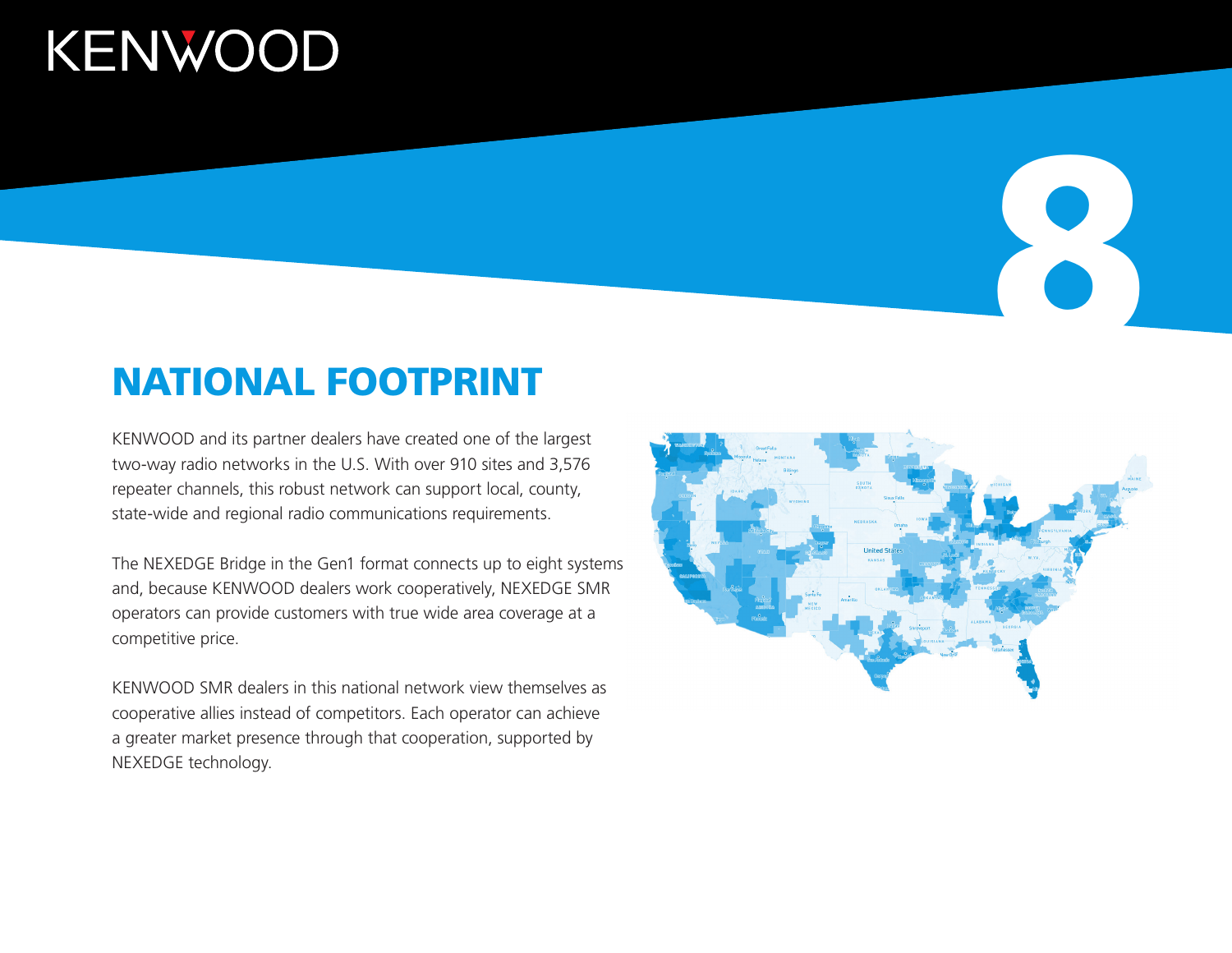#### WORLDWIDE ACCEPTANCE

NEXEDGE is celebrating its 10th anniversary since its launch, with more than 2 million units sold worldwide and more U.S. dealers selling the technology than any other digital protocol, supported by JVCKENWOOD, a strong international brand with a 90-year history. NXDN has been recognized by the International Telecommunications Union (ITU) as an International Open Standard.

9

Established in 2008, the NXDN Forum has grown into a multi-faceted membership organization dedicated to meeting the digital migration needs for the next generation of radio communications. The NXDN Forum is inclusive and allows any manufacturer to develop products using the NXDN Common Air Interface without any fees. This sharing of intellectual property demonstrates the willingness of NXDN developers to create an open, competitive environment free of unnecessary restrictions. The Forum continues to grow worldwide along with the number of compatible products. Many two-way radio manufacturers are members including ICOM, Alinco, Ritron and Hytera.

The NEXEDGE Developers are a network of third party vendors that provide gateways to NEXEDGE products, allowing a PoC device to communicate on a NEXEDGE system, allowing users to have access to a smaller wireless device to expand their LMR coverage area.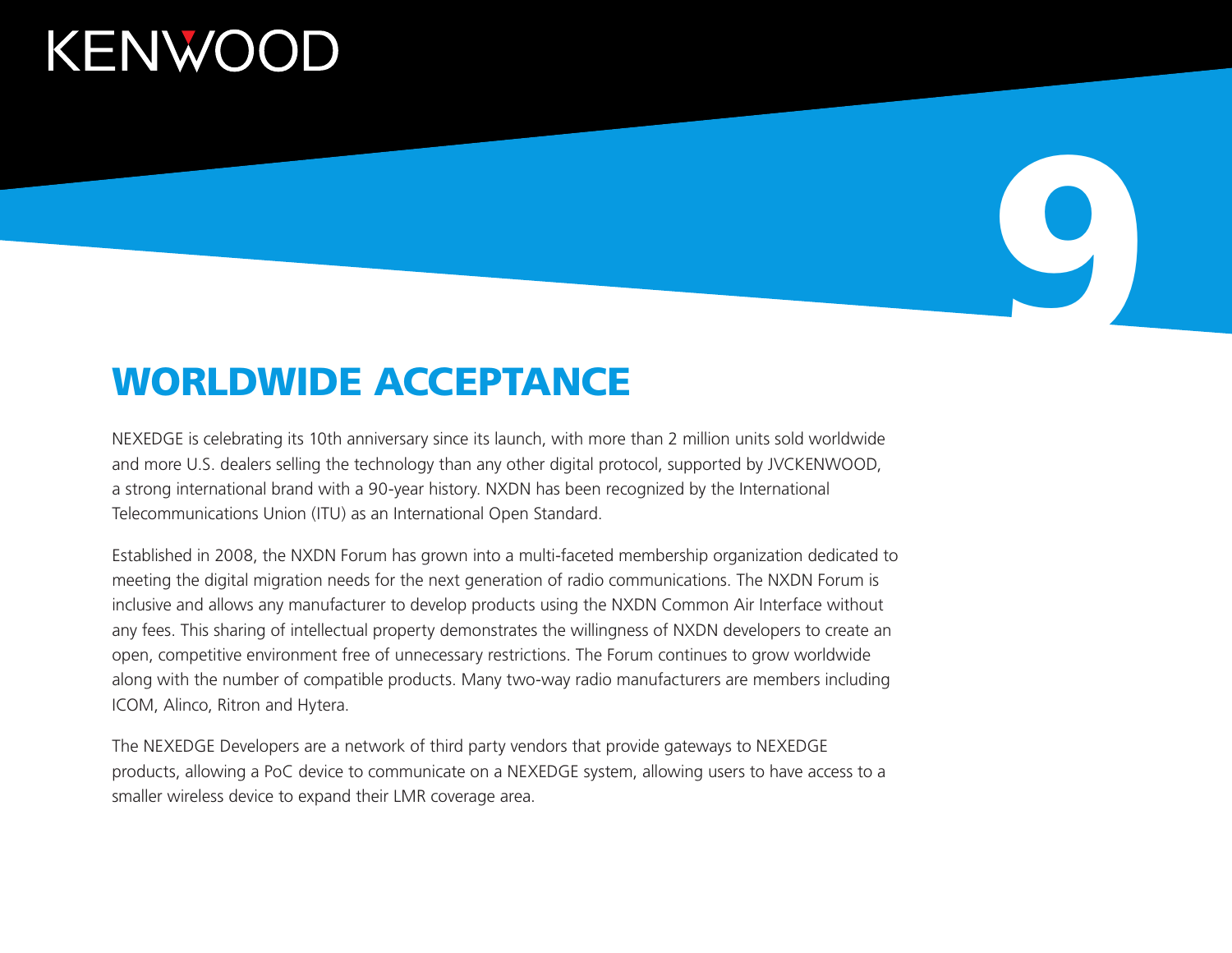### COST SAVINGS

KENWOOD radios are available at every price point, making them available to a broad range of users. Other cost considerations that make NEXEDGE less expensive over the life of the system include:

- **Propagation studies and field system deployments reveal that, compared to NEXEDGE, other digital** protocols require more sites for comparable coverage. More sites require more maintenance which also adds to personnel cost. NEXEDGE requires less site equipment and fewer employees to maintain, for a significant cost benefit to the customer.
- DMR operation requires extremely tight timing, which requires ongoing maintenance and additional personnel, leading to added expense.
- Poor coverage penetration, especially in tall metal/concrete structures, requires complex internal antennal systems, an added cost which is not a requirement for most NEXEDGE systems.